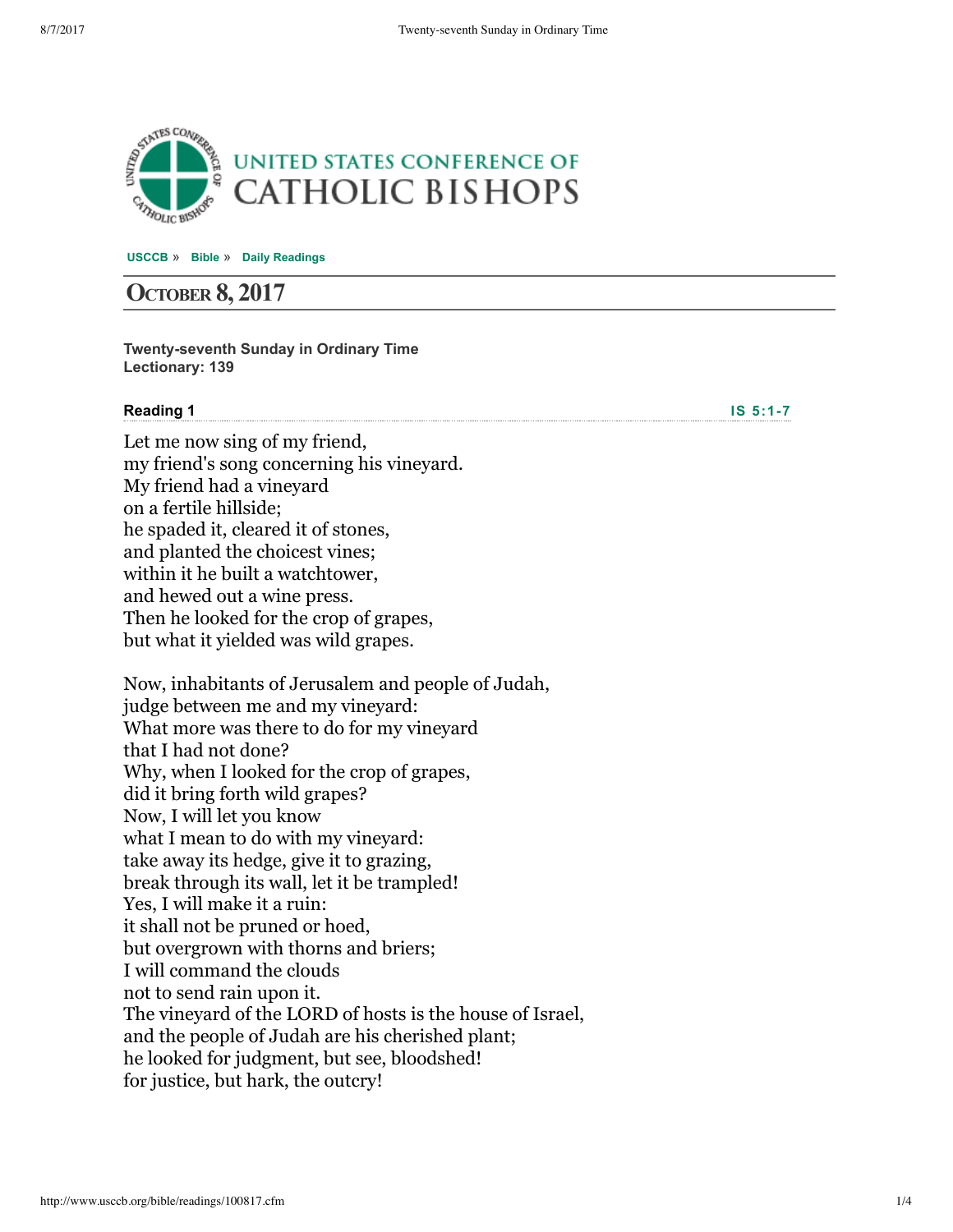#### **Responsorial Psalm**

R. (Is 5:7a) **The vineyard of the Lord is the house of Israel.** A vine from Egypt you transplanted; you drove away the nations and planted it. It put forth its foliage to the Sea, its shoots as far as the River. R. **The vineyard of the Lord is the house of Israel.** Why have you broken down its walls, so that every passer-by plucks its fruit, The boar from the forest lays it waste, and the beasts of the field feed upon it? R. **The vineyard of the Lord is the house of Israel.** Once again, O LORD of hosts, look down from heaven, and see; take care of this vine, and protect what your right hand has planted the son of man whom you yourself made strong. R. **The vineyard of the Lord is the house of Israel.** Then we will no more withdraw from you; give us new life, and we will call upon your name. O LORD, God of hosts, restore us; if your face shine upon us, then we shall be saved. R. **The vineyard of the Lord is the house of Israel.**

#### **Reading 2**

Brothers and sisters: Have no anxiety at all, but in everything, by prayer and petition, with thanksgiving, make your requests known to God. Then the peace of God that surpasses all understanding will guard your hearts and minds in Christ Jesus.

Finally, brothers and sisters, whatever is true, whatever is honorable, whatever is just, whatever is pure, whatever is lovely, whatever is gracious, if there is any excellence and if there is anything worthy of praise, think about these things. Keep on doing what you have learned and received and heard and seen in me. Then the God of peace will be with you.

#### **Alleluia**

**CF. JN [15:16](http://www.usccb.org/bible/readings/bible/john/15:16)**

**PS 80:9, 12, [1314,](http://www.usccb.org/bible/readings/bible/psalms/80:9) 1516, 1920**

**PHIL 4:6-9**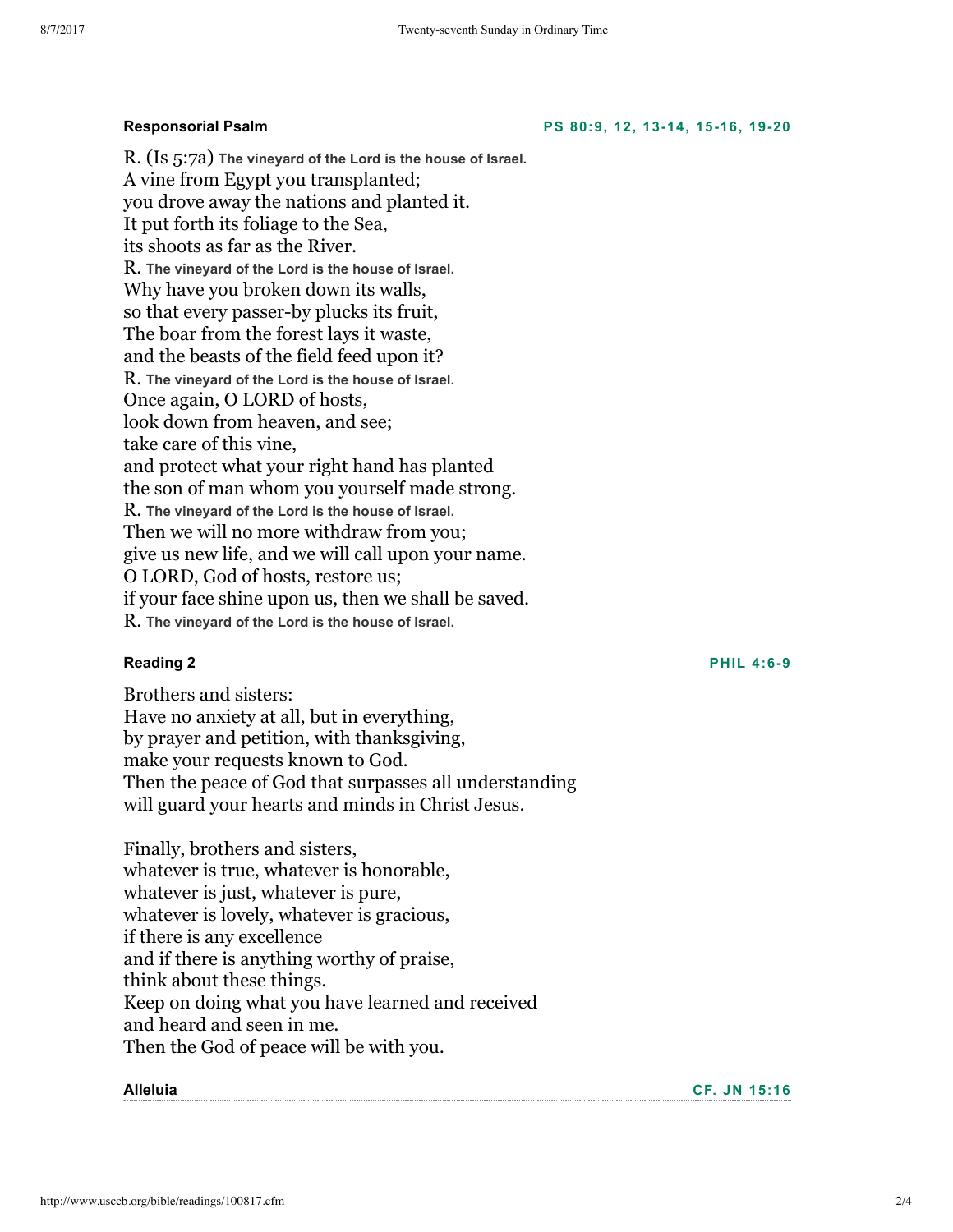R. **Alleluia, alleluia.** I have chosen you from the world, says the Lord, to go and bear fruit that will remain. R. **Alleluia, alleluia.**

#### **Gospel**

**MT [21:3343](http://www.usccb.org/bible/readings/bible/matthew/21:33)**

Jesus said to the chief priests and the elders of the people: "Hear another parable. There was a landowner who planted a vineyard, put a hedge around it, dug a wine press in it, and built a tower. Then he leased it to tenants and went on a journey. When vintage time drew near, he sent his servants to the tenants to obtain his produce. But the tenants seized the servants and one they beat, another they killed, and a third they stoned. Again he sent other servants, more numerous than the first ones, but they treated them in the same way. Finally, he sent his son to them, thinking, 'They will respect my son.' But when the tenants saw the son, they said to one another, 'This is the heir. Come, let us kill him and acquire his inheritance.' They seized him, threw him out of the vineyard, and killed him. What will the owner of the vineyard do to those tenants when he comes?" They answered him, "He will put those wretched men to a wretched death and lease his vineyard to other tenants who will give him the produce at the proper times." Jesus said to them, "Did you never read in the Scriptures: *The stone that the builders rejected has become the cornerstone; by the Lord has this been done, and it is wonderful in our eyes?* Therefore, I say to you, the kingdom of God will be taken away from you and given to a people that will produce its fruit."

| Get the daily readings sent to your email every morning                                  |                     |
|------------------------------------------------------------------------------------------|---------------------|
| Email Address:*                                                                          | *indicates required |
| About me                                                                                 |                     |
| <b>USCCB Resources</b><br>✔ Send me periodic updates on USCCB resources, news and events |                     |
| Subscribe                                                                                |                     |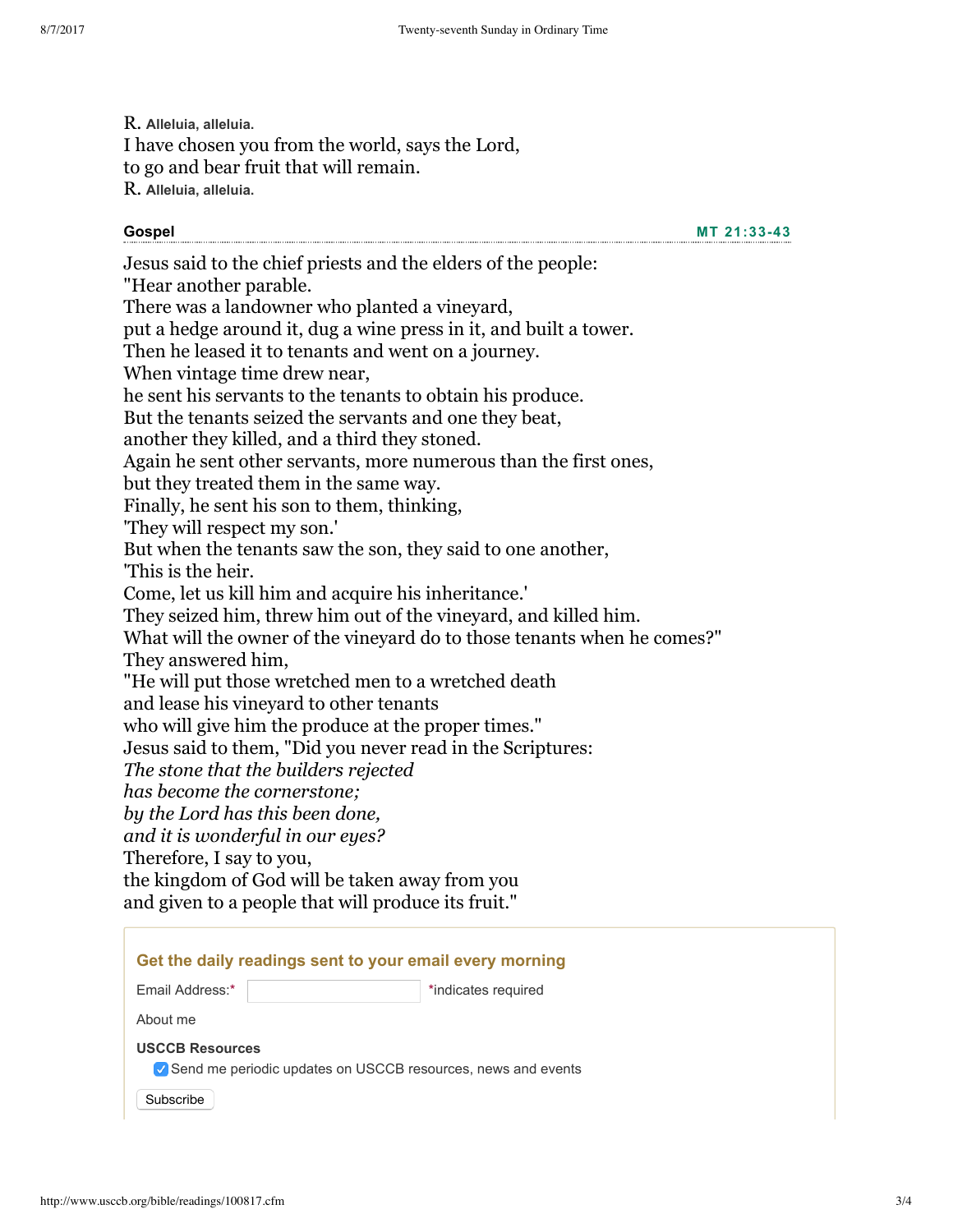Lectionary for Mass for Use in the Dioceses of the United States, second typical edition, Copyright © 2001, 1998, 1997, 1986, 1970 Confraternity of Christian Doctrine; Psalm refrain © 1968, 1981, 1997, International Committee on English in the Liturgy, Inc. All rights reserved. Neither this work nor any part of it may be reproduced, distributed, performed or displayed in any medium, including electronic or digital, without permission in writing from the copyright owner.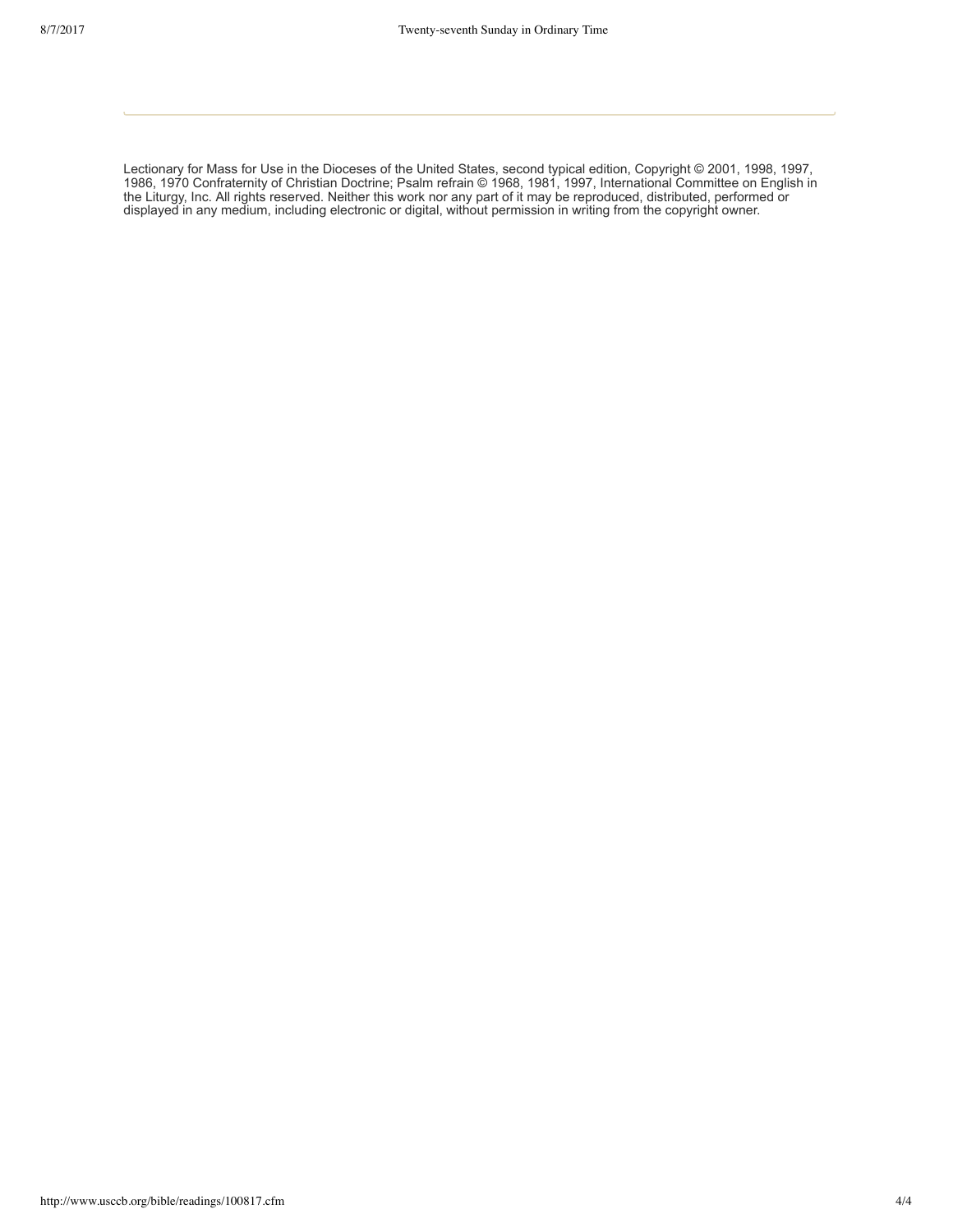# **TWENTY-SEVENTH SUNDAY IN ORDINARY TIME, CYCLE A**

*Opening prayer: Lord Jesus, we gather in your name to share our lives and your Word. We thank you for this opportunity. Breathe your Spirit upon us so that we may know the message you have for each of us today. Amen.*

*Sharing life:* What are you the most and least grateful for this week?

*Facilitator reads focus question:* The first and third readings present an image of Israel as a vineyard where God the Divine Planter and Cultivator has sowed his seed, but unfortunately has failed miserably to produce a good harvest. In the second reading, Paul exhorts the Philippians to be prayerful and constantly seek to do what is honorable, good and true.

If you have not read the commentary prior to the meeting, consider reading it either before of after you read each reading.

#### **FIRST READING: Isaiah 5:1-7**

Historical context: Isaiah is prophesying in Jerusalem prior to the destruction of the Northern Kingdom. Israel is God's vineyard, which he transplanted from Egypt into the land of Canaan and carefully cared for and cultivated. There was nothing that he did not do for his vineyard. *"What more could I have done . . ."* Isaiah's listeners were compelled to admit that absolutely nothing had been wanting in God's dealings with them. The Planter and Cultivator of the vineyard naturally expected the vineyard to produce good fruit. But, all that it produced was "sour grapes" - bloodshed, oppression and infidelity.

*God sowed choice grapes, but reaped stinking, rotted fruit.*

*God sowed peace, but got violence from his people.*

*God looked for true worship and got idolatry.*

*God sowed seeds of justice, but injustice grew up.*

The message was clear. Yahweh had given all; Israel had yielded nothing. As a result, the owner is going to withdraw his protecting hand and Israel will be transplanted into exile and subjected to a drought and given the opportunity to repent and make a new choice for God.

### **RESPONSORIAL PSALM 80**

The theme of the vineyard is continued in this psalm. The psalmist petitions God to watch out for his vineyard.

### **SECOND READING: Philippians 4:6-9**

This second reading is a portion of Paul's advice to the Philippians concerning their life together. Anxiety and worry accomplishes nothing except the frittering away of energy and hope. Paul urges his readers to give their worries to God and to place their trust in him. This trust will lead them to experience a peace that passes understanding. Then Paul urges them to pursue a number of stoic virtues, which they can learn from observing and imitating him.

### **GOSPEL: Matthew 21:33-43**

This is a story about a good and patient landlord and wicked tenants, a story about God's dealings with his people. The landowner is God. The vineyard is Israel. The wicked tenants are the people of Israel, but more especially, the religious leaders who were given charge of the vineyard by God. The servants are the prophets sent by God and so often rejected and killed. Despite Israel's rejection of his representative, God never gave up on Israel. He continued to reach out to her, even sending her his only Son. But, she even rejected God's Son.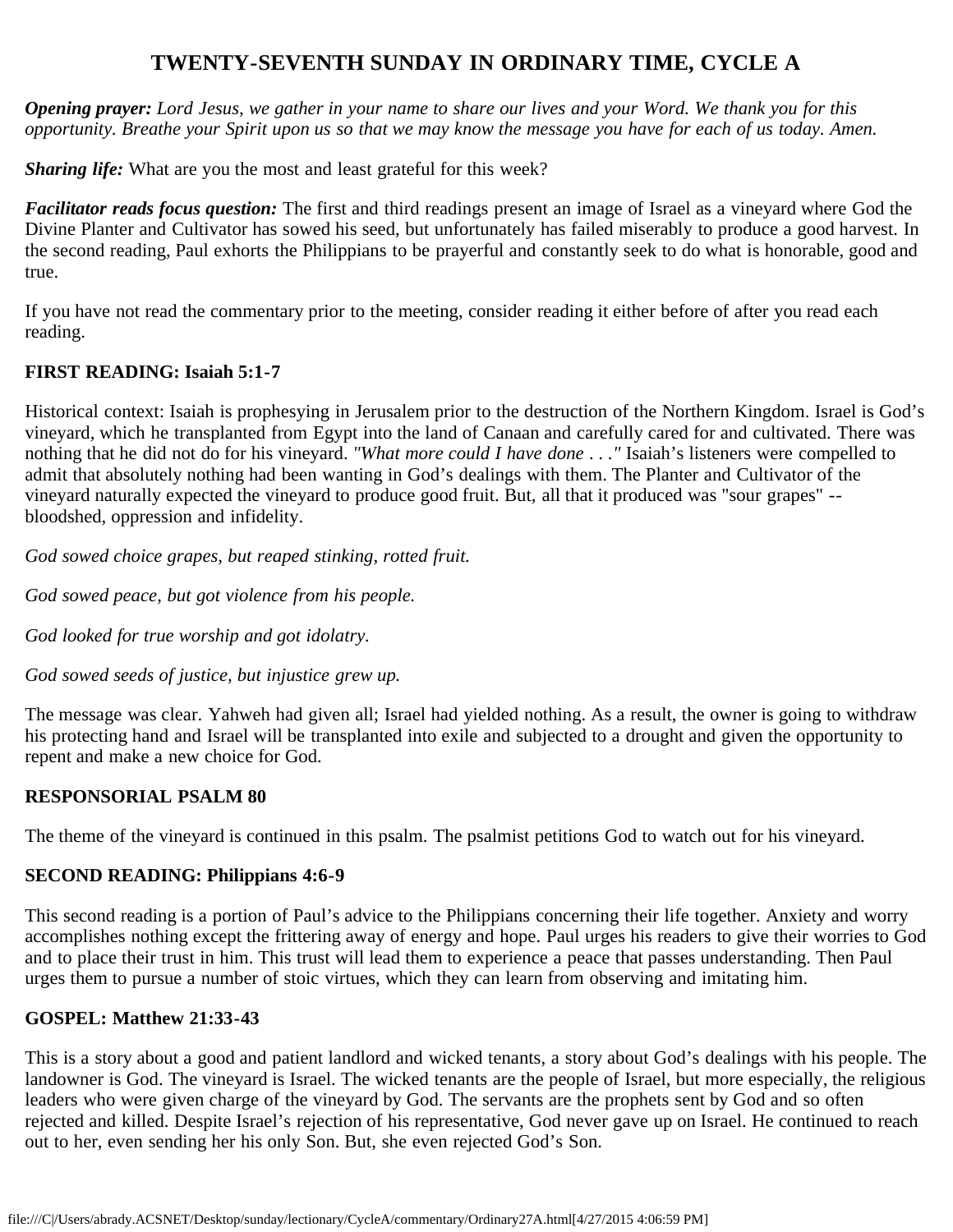As in last week's Gospel, this parable was intended as a warning to the religious leaders. Once again they are offered a choice to accept or reject God's servant in their midst. Rejection will have dire consequences. But the warning went unheeded. The tenants came to a bad end, Jerusalem was destroyed and the Gentiles took the chosen people's place at God's table.

#### **FAITH SHARING QUESTIONS**

1. What verse, idea or image in the readings spoke to you most? Why?

2. In what way is your life bearing good fruit? Name one good fruit or spiritual value that you would like to grow in your life.

3. Paul tells us to "have no anxiety". Easier said than done. Do you tend to be an anxious person? What causes you to be anxious? What helps you to deal with anxiety?

4. Paul also tells us that our thoughts should be directed toward all that is good. What helps you to "remain positive" about life?

5. The gospel is a constant call to conversion. What causes you to resist God's call to change and grow? And what helps you to say 'yes'?

### **RESPONDING TO GOD'S WORD**

Name one way you can act on this Sunday's readings. Suggestion: This week, when you feel anxious, pray, "Sacred Heart of Jesus, I place my trust in thee." Bear good fruit in the Lord's Vineyard.

#### **CONCLUDE WITH PRAYERS OF PETITION AND INTERCESSION**

Pray for all who are workers in our church family -- Pope, bishops, priests and religious, the laity. Pray that the Lord send more workers into his vineyard. ©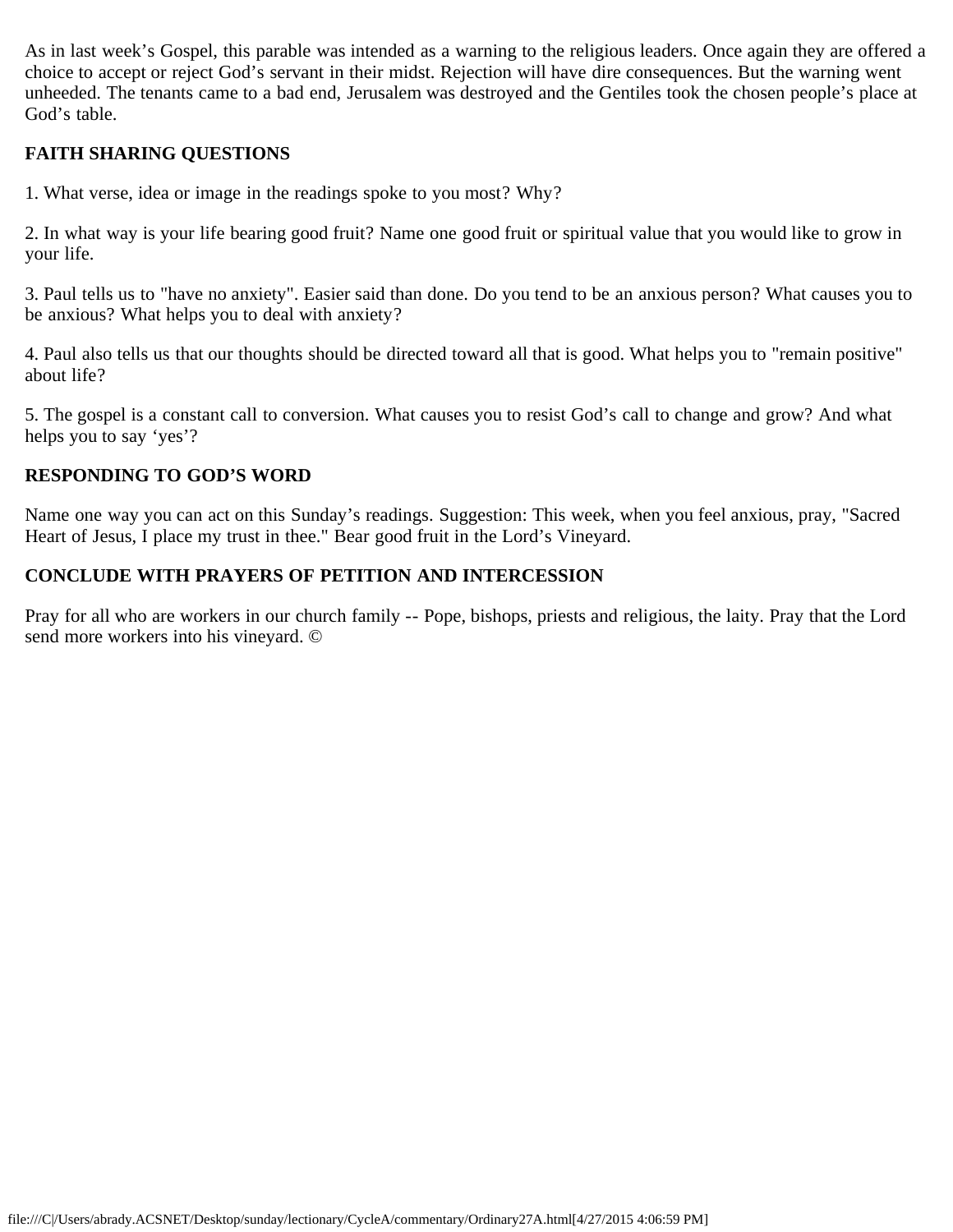## **REFLECTION**

#### **MT 21:33-43**

#### **[HTTP://OCARM.ORG/EN/CONTENT/LECTIO/LECTIO-DIVINA-MATTHEW-2133-4345-46](http://ocarm.org/en/content/lectio/lectio-divina-matthew-2133-4345-46)**

• The text of today's Gospel forms part of a whole which is more vast or extensive which includes Mathew 21, 23-40. The chief priests and the Elders had asked Jesus with which authority he did those things (Mt 21, 23). They considered themselves the patrons of everything and they did not want anybody to do things without their permission. The answer of Jesus is divided into three parts: 1) He, in turn, asks them a question because he wants to know from them if John the Baptist was from heaven or from earth (Mt 21, 24-27). 2) He then tells them the parable of the two sons (Mt 21, 28-32). 3) He tells them the parable of the vineyard (Mt 21, 33-46) which is today's Gospel.

• Mathew 21, 33-40: The parable of the vineyard. Jesus begins as follows: "Listen to another parable: There was a man, a landowner, who planted a vineyard, he fenced it around, dug a winepress in it and built a tower". The parable is a beautiful summary of the history of Israel, taken from the prophet Isaiah (Is 5, 1-7). Jesus addresses himself to the chief priests, to the elders (Mt 21, 23) and to the Pharisees (Mt 21, 45) and He gives a response to the question which they addressed to him asking about the origin of his authority (Mt 21, 23). Through this parable, Jesus clarifies several things: (a) He reveals the origin of his authority: He is the Son, the heir. (b) He denounces the abuse of the authority of the tenants, that is of the priests and elders who were not concerned and did not take care of the people of God. (c) He defends the authority of the prophets, sent by God, but who were killed by the priests and the elders. (4) He unmasks the authority by which they manipulate the religion and kill the Son, because they do not want to lose the source of income which they succeed to accumulate for themselves, throughout the centuries.

• Mathew 21, 41: The sentence which they give to themselves. At the end of the parable Jesus asks: "Now, when the owner of the vineyard comes, what will he do to those tenants? They are not aware that the parable was speaking precisely of them. This is why, with the response that they give, they decree their own condemnation: "The chief priests and the elders of the people answered: 'He will bring those wretches to a wretched end and lease the vineyard to other tenants who will deliver the produce to him at the proper time". Several times Jesus uses this same method. He leads the person to say the truth about himself, without being aware that he condemns himself. For example in the case of the Pharisee who condemns the young woman considering her a sinner (Luke 7, 42-43) and in the case of the parable of the two sons (Mt 21, 28-32).

• Mathew 21, 42-46: The sentence given by themselves was confirmed by their behaviour. From the clarification given by Jesus, the chief priests, the elders and the Pharisees understand that the parable speaks about them, but they do not convert. All the contrary! They keep to their own project to kill Jesus. They will reject "the corner stone".